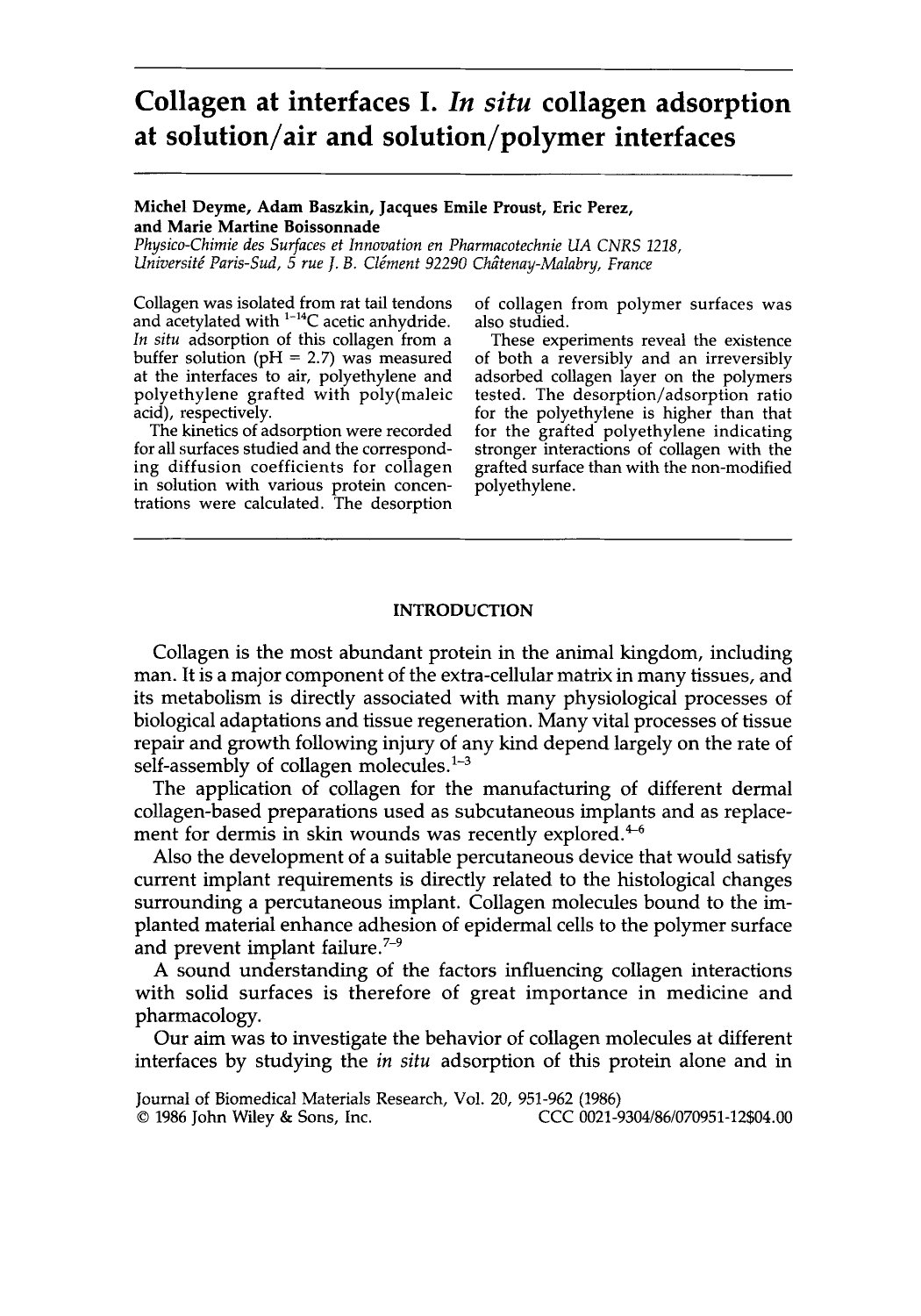competition with another protein. The results of this investigation are presented in separate articles.

#### **MATERIALS AND METHODS**

## **Extraction and isolation of collagen**

Collagen was isolated from rat tail tendons using a procedure outlined by Chandrakasan et al.<sup>10</sup> The lyophilized collagen was stored at  $-20^{\circ}$ C and dissolved before use in a  $(0.2M$  NaC1 –  $0.1M$  CH<sub>3</sub>COOH adjusted to pH = 2.75 with concentrated HCI) buffer solution (acetic buffer). Acidic pH value was chosen in order to minimize the association of collagen molecules in solution.

# **Preparation of I4C acetylated collagen solutions**

Acetylation of collagen was carried out according to the method previously used for  $^{14}C$  labelling of bovine submaxillary mucin.<sup>11</sup>

Lyophilized collagen (57 mg) was dissolved in 6 mL of dimethyl sulfoxide (DMSO) at room temperature. Gentle stirring during 24 hrs ensured complete dissolution of the collagen. The solution was then centrifuged for 20 min. To this solution 0.5  $\mu$ l of [1-<sup>14</sup>C] acetic anhydride was then added. After 3 hrs of gentle stirring, **6** mL of distilled water was poured into the solution and the whole mixture was dialysed against seven changes (1 liter each) of distilled water. The collagen concentration in the solution after dialysis was 0.59 mg/mL as measured by the Lowry method.<sup>12</sup> For adsorption experiments this solution was diluted with the acetic buffer to give sorption experiments this solution was diluted with the acetic buff<br>solutions in the  $2 \times 10^{-3} - 5 \times 10^{-2}$  mg/mL concentration range.

The percentage of NH<sub>2</sub>-groups acetylated during the labelling reaction was found to be about 80% as determined by the colorimetric ninhydrin-reaction according to Yemm and Cooking. $^{13}$ 

# **Measurement of "C labelled collagen specific activity**

To obtain the specific activity of the  $^{14}C$  labelled collagen, a reference  $^{14}C$ labelled compound, of a known specific activity  $(14C)$  hexadecyltrimethylammonium bromide) was used. A known amount of  $^{14}C$  hexadecyltrimethyl ammonium bromide was deposited on a plane glass surface and evaporated. When dried its radioactivity was measured and compared with the radioactivity of the known amount of  $^{14}C$  labelled collagen, deposited in the same manner on a glass surface, and counted in the same geometrical conditions as used for the reference.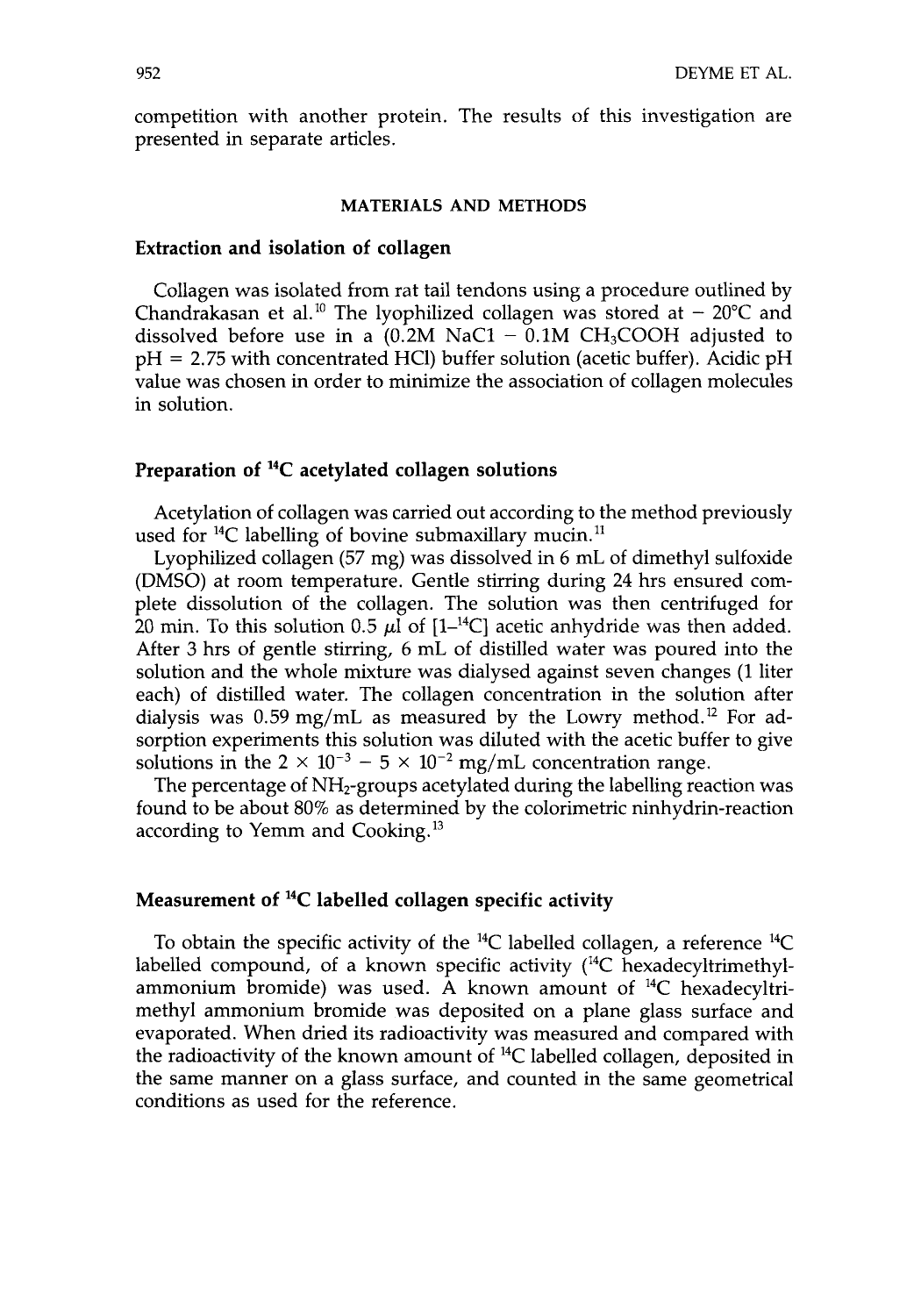*Radioactive materials and reagents.* 

(1) Acetic anhydride  $1-^{14}C$  with an acetic acid content  $[1-^{14}C]$  not greater than 12% and specific activity 1.07 mCi/mg, obtained from Amersham, (Amersham, U. K.) was used for the collagen labelling. (2) Hexadecyltrimethylammonium bromide  $^{14}C$  from Amersham (Amersham, U.K.) with the specific activity 14.9  $\mu$ Ci/mg was used to estimate the specific activity of labelled collagen  $^{14}C$ .

(3) Methyl methacrylate  $^{14}C$  from Amersham (Amersham, U.K.) was used as a reference solid source to determine the absorption of radiation by polymer samples (see adsorption measuring techniques).

**(4)** Potassium thiocyanate 14C from Amersham (Amersham, U. K.) with the specific activity 58 mCi/mmole was used to measure the contribution of the solution to the radioactivity measured during collagen <sup>14</sup>C adsorption experiments (see adsorption measuring techniques).

(5) All non-radioactive reagents used were from Merck (Darmstadt, FRG), analytical grade. Water was tridistilled from a permanganate solution using Pyrex apparatus.

#### **Preparation of polymer samples for adsorption measurements**

The low density polyethylene film (Cryovac L film, manufactured by Grace, France, thickness 19  $\mu$ m, density 0.929 g/cm<sup>3</sup>) was cut with a circular punch **(30** mm in diameter). The obtained polymer samples were washed with carbon tetrachloride and then extracted with boiling acetone for 5 hrs. After extraction the samples were dried under reduced pressure at room temperature and used for the adsorption experiments.

Grafting of polyethylene films was achieved through the free radical polymerization of maleic anhydride in acetic anhydride and in the presence of benzoyl peroxide as initiator. Purified polyethylene specimens were preheated at 90°C for 1 h in an oven to ensure their dimensional stability during the grafting reaction. Then they were placed in glass reaction tubes with ground glass stoppers which contained 15 mL of 30% solution of maleic anhydride in acetic anhydride and 0.2% w/w of benzoyl peroxide. The polymerization was carried out at 90°C and the reaction was stopped after 6 hrs. Grafted samples were then thoroughly extracted with boiling acetone during 5 hrs and hydrolized in water at 90°C. After their hydrolysis they were dried under reduced pressure at room temperature.

This employed grafting procedure binds functional groups essentially at the surface of the polyethylene carrier. Surface properties of these grafted films were characterized in our previous studies. $^{14,15}$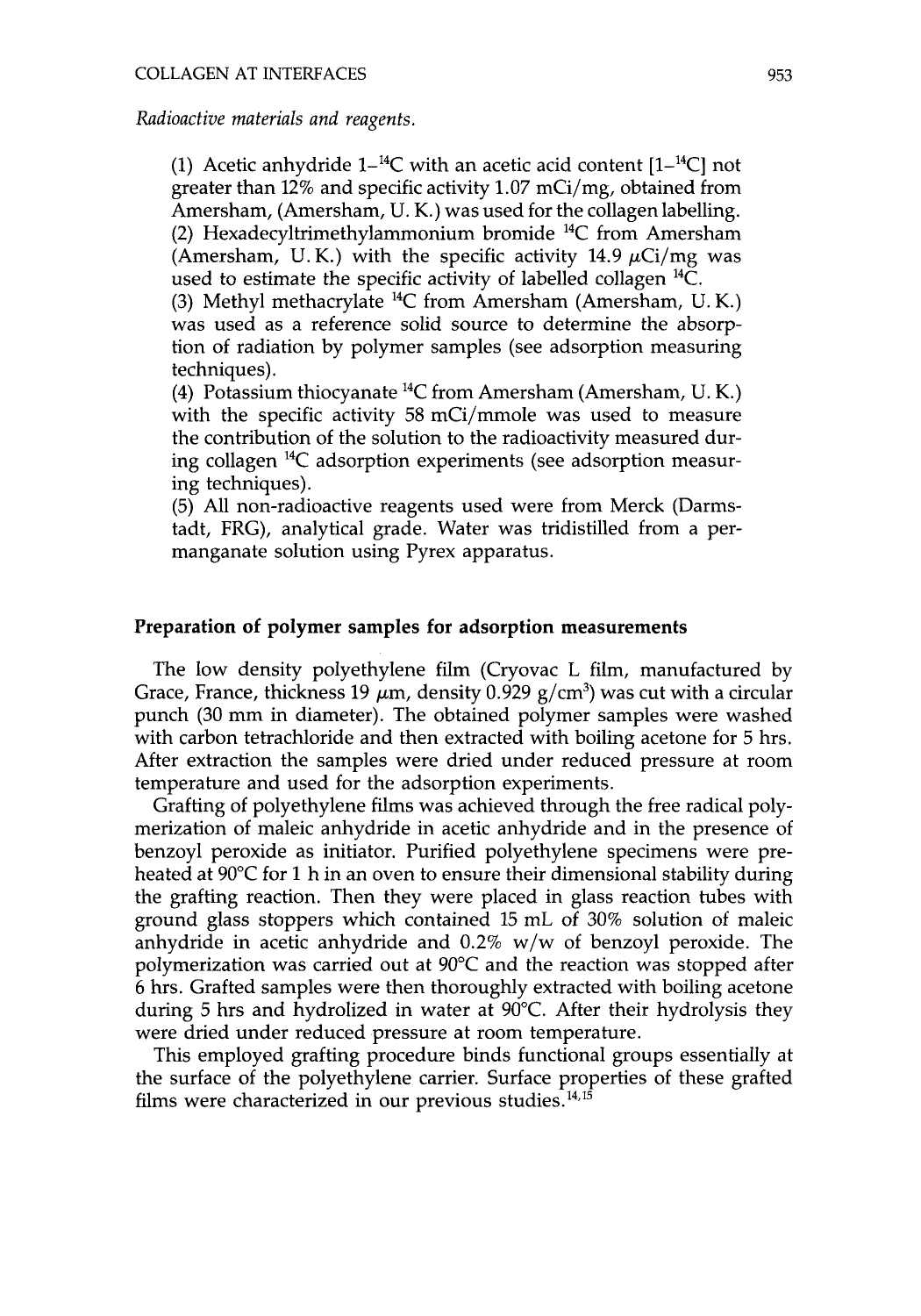#### **Adsorption measurement techniques**

The principle of the method is based upon the use of **14C** labelled adsorbing substances. <sup>I4</sup>C emits  $\beta$ -soft radiation which has a mean free path of 160  $\mu$ m in aqueous solution. This means that all radiation originating from the solution below this depth is attenuated. The measured radioactivity above the solution interface corresponds to the molecules adsorbed in excess at the interface plus that of a thin layer of solution (about 160  $\mu$ m).

Two distinct techniques were used to measure in *situ* adsorption of collagen at the interfaces. They are illustrated in Figure la-b.

To measure adsorption at the solution/air interface we use the device schematically represented in Figure la. **A** circular glass container (1.8 cm in diameter, volume about 3 mL) is filled with **I4C** collagen solution. Its radioactivity is measured on a recorder as a function of time up to 20 hrs. The total measured radioactivity  $(A_t)$  originated from the collagen adsorbed in excess at the solution/air interface *(Aad)* and from that of the collagen molecules in solution close to the interface  $(A<sub>s</sub>)$ . The  $A<sub>s</sub>$  value is proportional to the collagen concentration in solution and is determined with the help of a separately conducted experiment in which instead of  $^{14}C$  collagen a nonadsorbing substance containing the same radioactive element  $(14C$ -potassium thiocyanate solutions) was used. Then the  $A_s$  radioactivity is given by:

$$
A_s = A'_s \frac{Cp}{C'p'}
$$

where C and *C'* are the concentrations of surface active and surface nonactive solutions;  $p$  and  $p'$  their respective specific activities.

Subtraction of  $A_s$  from  $A_t$  gives  $A_{ad}$  for each of the studied collagen concentrations in solution.

To measure the in sifu adsorption on polymers, the device represented in Figure 2b was used. **A** specially constructed circular glass container with



**Figure 1.** Adsorption measuring devices (a) for adsorption at solution/air interface; (b) for adsorption on polymer surfaces.  $(1)$ ,  $(2)$ ,  $(8)$  supports ensuring reproducibility of geometrical conditions; **(3)** polymer sample; **(4)** cover; (5) glass cell; (6) "0" ring; (7) cell assembling screws.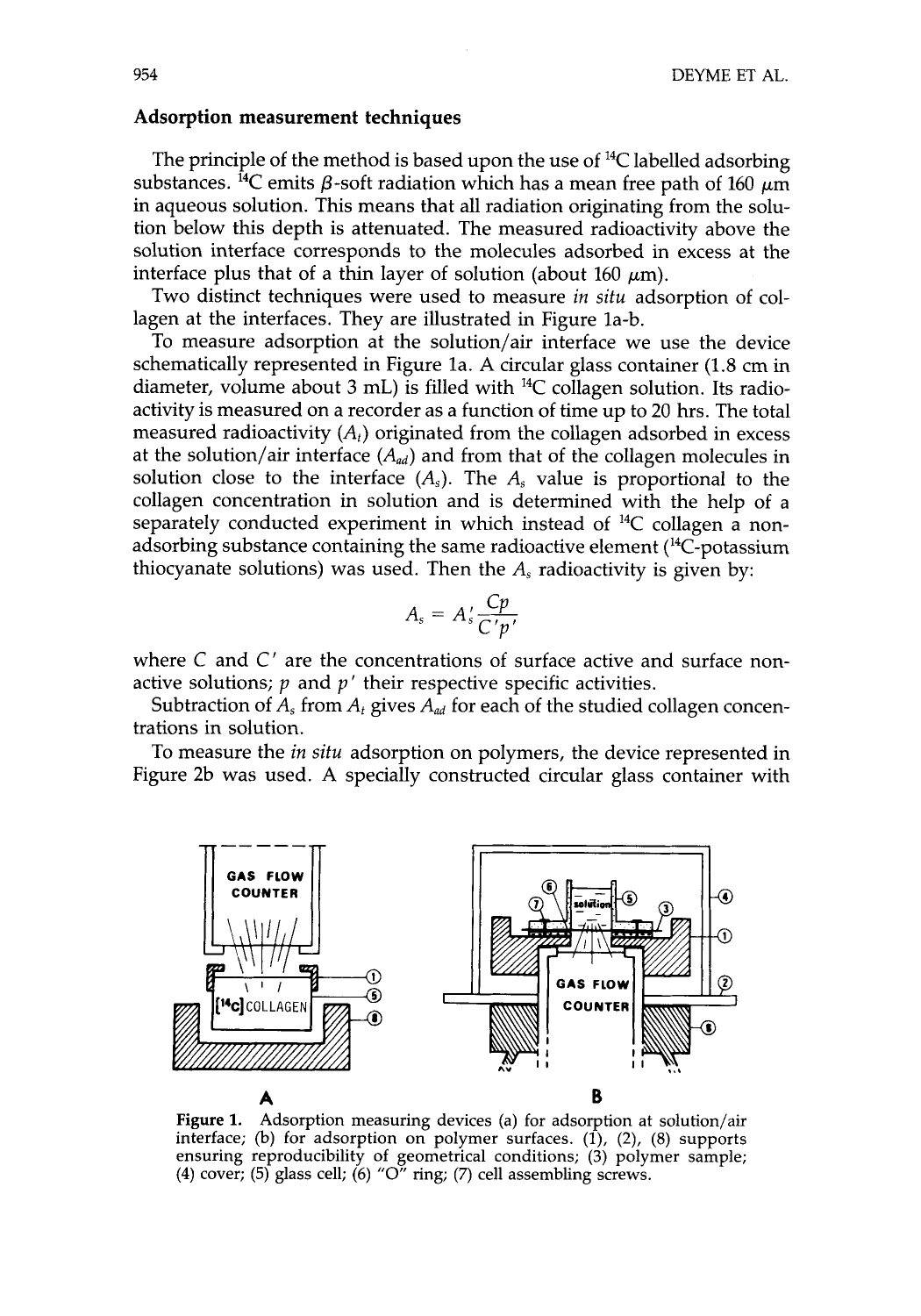assembling screws enables to form a cell with a polymer window at the bottom. Molten paraffin is spread onto the flat ground part of the glass cell and the glass container is tightly sealed by means of Viton "0" rings. The cell is filled with **14C** collagen solution (about 3 mL) and placed in a special support above the gasflow counter. To measure the *A,* value the same procedure with <sup>14</sup>CNS – ions, as above, is used. In addition, the  $A_t$  value has to allow for the absorption of radiation by the polymer window. The magnitude of this correction for each polymer sample was determined with the help of <sup>14</sup>C methyl methacrylate solid source placed above the polymer window and in the same geometrical conditions as for the adsorption measurements.

For both adsorption techniques used, a calibration graph is needed to convert the adsorption values from counts/min into  $\mu$ g/cm<sup>2</sup>. Details of the method, used for the first time for adsorption measurements of bovine sub-maxillary mucin, may be found in. $^{11,16}$ 

To ascertain that no preferential adsorption of the labelled collagen occurred on the studied surfaces a necessary check has been performed. The adsorbed quantities have been measured from the collagen solutions having a constant total collagen concentration  $(10^{-2} \text{ mg/mL})$  and variable ratio (ranging from 20 to 100%) of the labelled to the total collagen concentration. The amount of adsorbed collagen was independent of the labelled/unlabelled ratio in the mixture.

## **Desorption experiments**

The *in situ* desorption experiments on polymer samples were performed after 20 hours of adsorption. Without touching the adsorption cell, which remained in its initial position, the collagen solution was pumped out from the cell with a syringe and was simultaneously replaced by the acetic buffer. Multiple replacement operations led to a negligible collagen concentration in the cell. The decrease of the radioactivity was monitored directly on a recorder and the constant values after desorption of the loosely held collagen molecules were obtained after about 15 minutes. This radioactivity corresponded to the irreversibly adsorbed collagen molecules on polymer surfaces under the conditions of the described desorption procedure. The measured radioactivity after allowing for the absorption of radiation by a polymer film, was directly converted into the surface concentration of the irreversibly adsorbed collagen (the *A,* value was zero in all desorption experiments).

Subtraction of the irreversible adsorption from the total adsorption yields for each experiment the reversible adsorption  $($  = loosely bound collagen fraction of the total adsorbed layer).

#### **RESULTS**

Figure 2 shows the time course of collagen adsorption at the solution/air interface for three different concentrations of collagen in solution. Adsorption during the first few minutes was very rapid, followed by a slower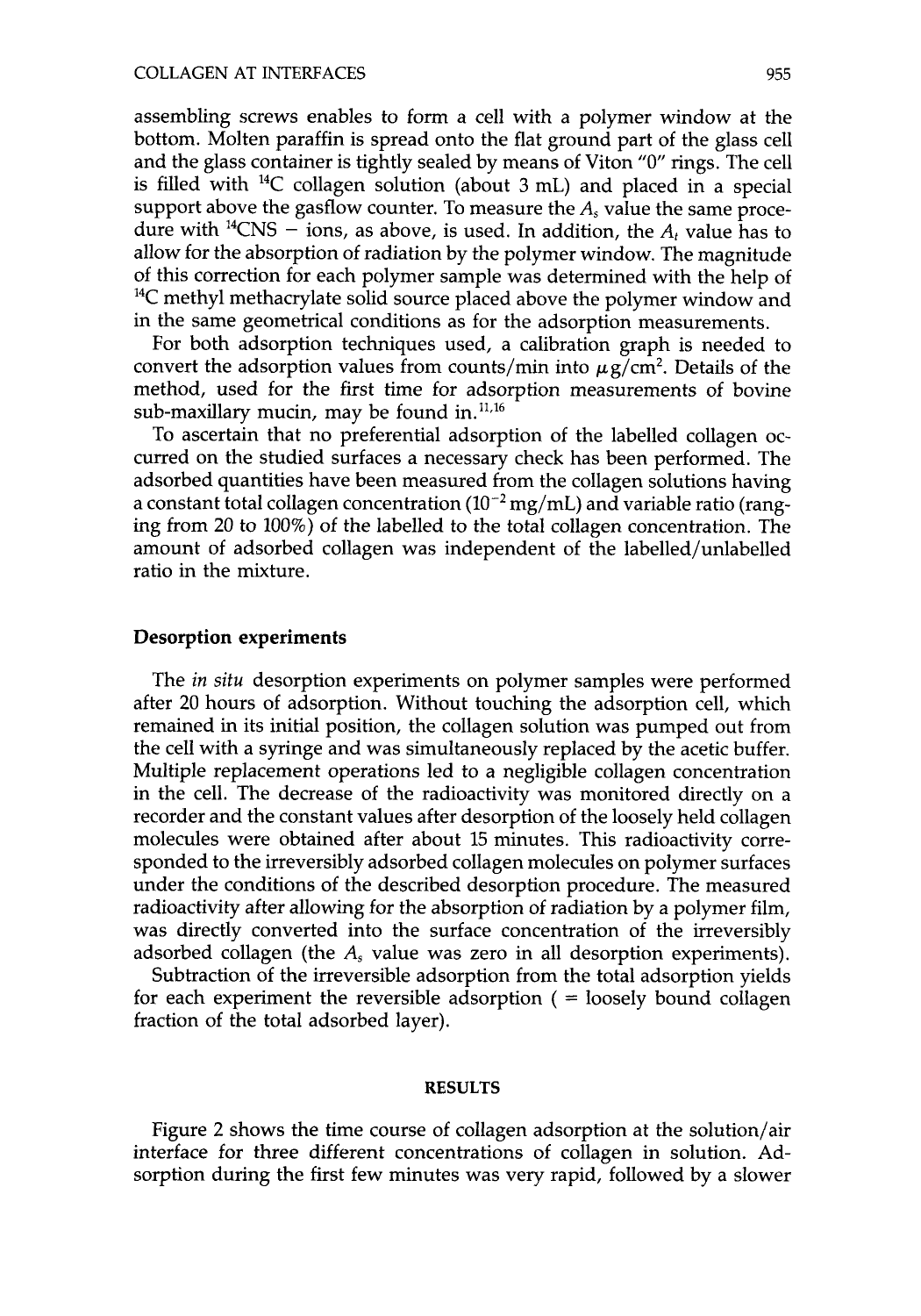

**Figure 2.**  interface. The time course for the collagen adsorption at the solution/air

and more gradual increase. The adsorption saturation seems to be achieved after 5 hrs.

Figures **3** and 4 show the surface concentration-time curves for various solution concentrations on polyethylene and poly(maleic acid) grafted polyethylene. It seems that for both systems and at low collagen concentration



**Figure 3.** The time course for the collagen adsorption to polyethylene film.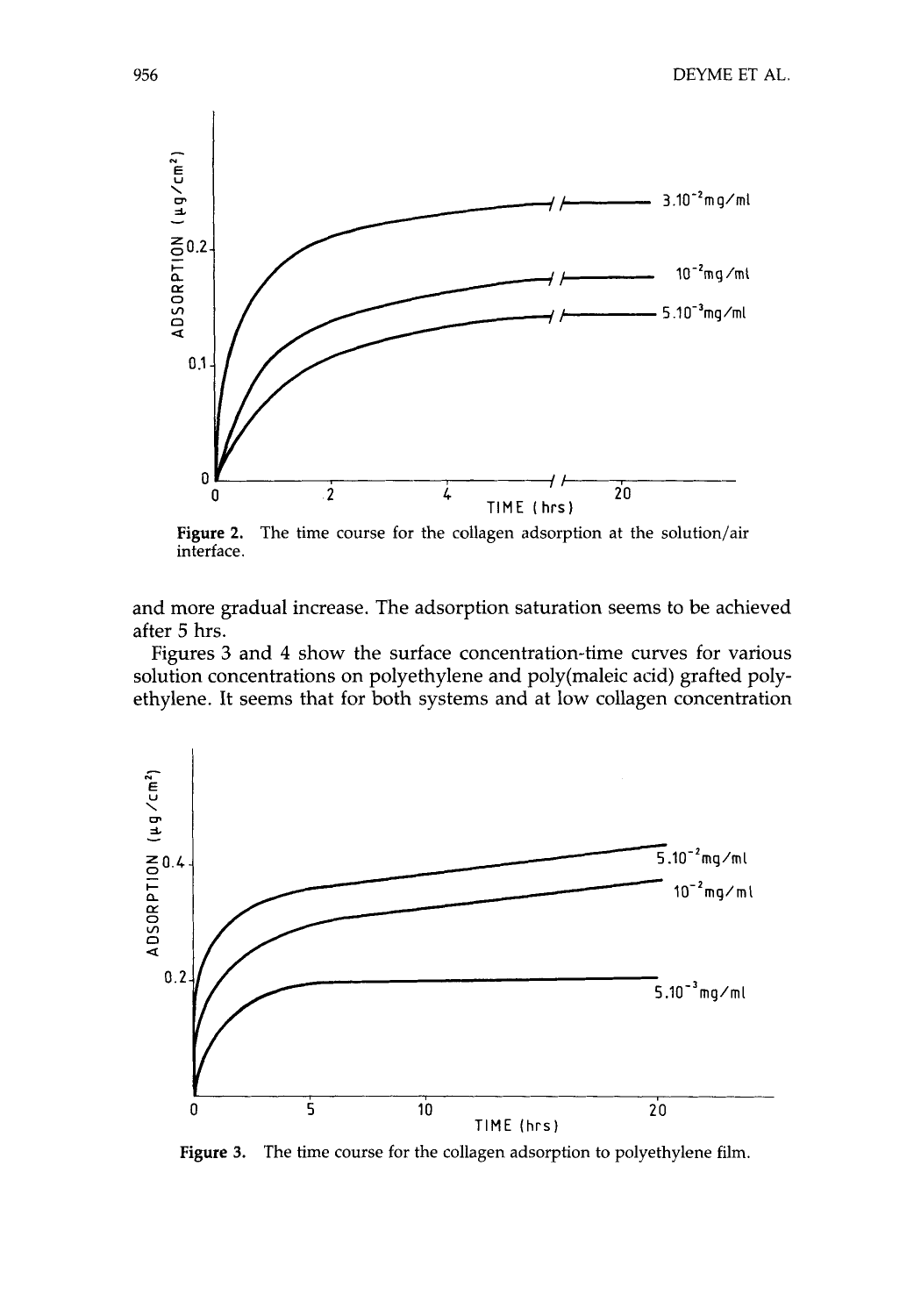

Figure 4. The time course for the collagen adsorption to poly(maleic acid) grafted polyethylene film.

in solution (5.10 $^{-3}$  M), a plateau value of adsorption is achieved after about 7 hrs. For higher collagen concentrations in solution, however, the surface concentration of collagen constantly increases with time.

Figure 5 gives the 5 h isotherms of collagen adsorption on the three different interfaces. It can be seen that at the solution/air and at the solution/ polyethylene interfaces adsorption reaches a plateau value at the 0.03 mg/ mL collagen solution concentration. Very high and concentration dependent adsorption can be observed on grafted surfaces. For these surfaces no adsorption plateau value is present up to the 0.05 mg/mL collagen solution concentration.

When the amounts of desorbed (reversibly adsorbed) collagen are plotted against the adsorbed quantities after 20 hrs (Figure 6), the desorption/ adsorption ratio for the lower parts of the curves is 0.2 for the polyethylene and 0.05 for the grafted polyethylene. For both surfaces a sharp increase in the desorption-adsorption curves can be observed, the slopes of these curves becoming equal to one. The abissa values at the break-up points of the desorption-adsorption curves (0.3 and 0.37  $\mu$ g/cm<sup>2</sup>) would correspond to the maximum amount of irreversibly adsorbed collagen on the polyethylene and the grafted polyethylene surfaces, respectively.

### **DISCUSSION**

The collagen molecule is composed of three continuous helical polypeptide chains, each having a molecular weight of about  $10<sup>5</sup>$  and containing about 1000 amino acid residues. The presence of considerable amounts of hydroxyproline and hydroxylysine favor an interwinded triple helix stiff structure. $<sup>3</sup>$ </sup>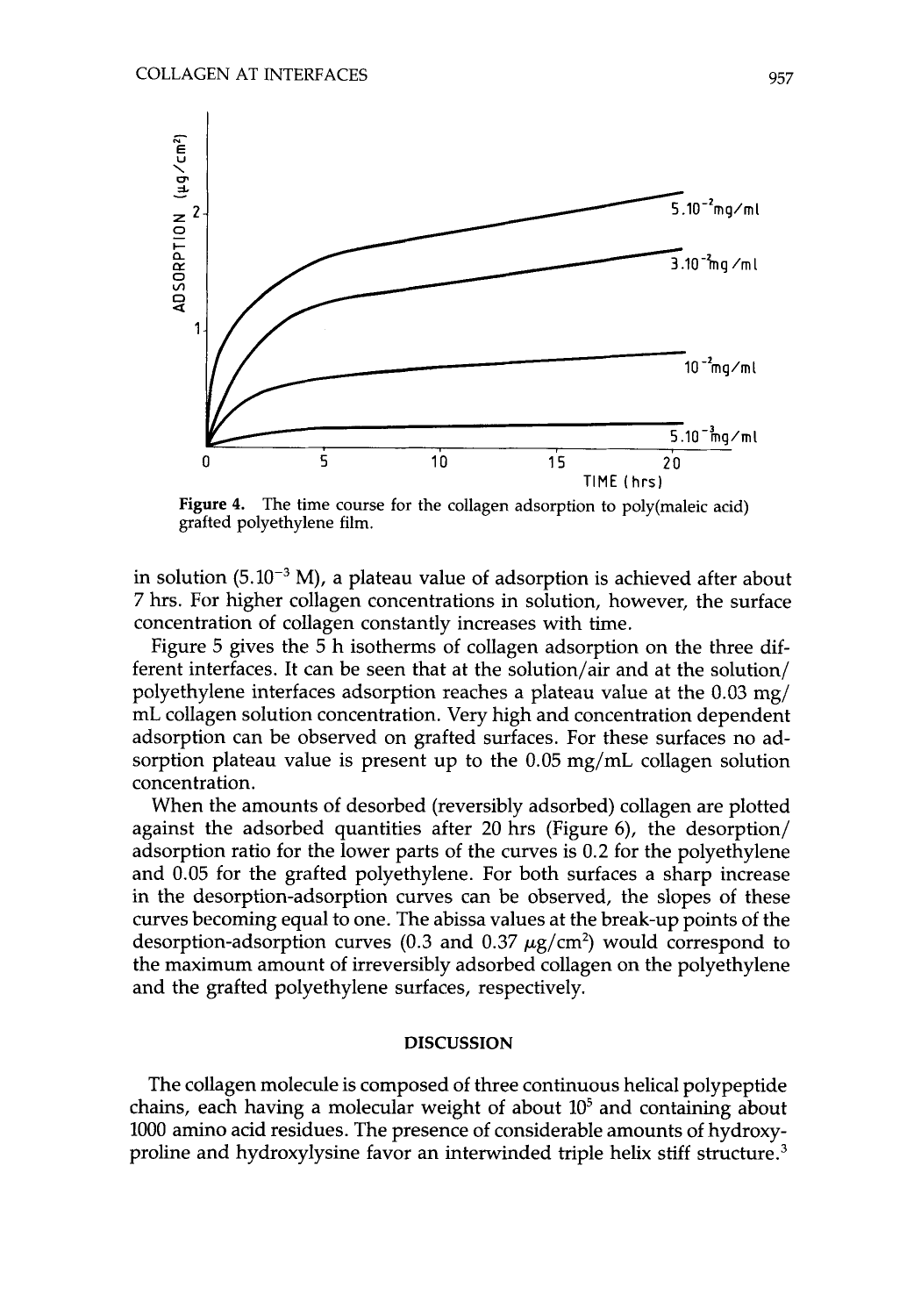

**Figure 5.** Adsorption of collagen to various surfaces after 5 hrs.  $\triangle$  air; polyethylene; *0* poly(ma1eic acid) grafted polyethylene.



**Figure 6.** Desorption/adsorption relationship. *(0)* polyethylene; *0* poly- (maleic acid) grafted polyethylene. The initial parts of both curves with the abscissa values of the break-up points are shown in the enlarged inset.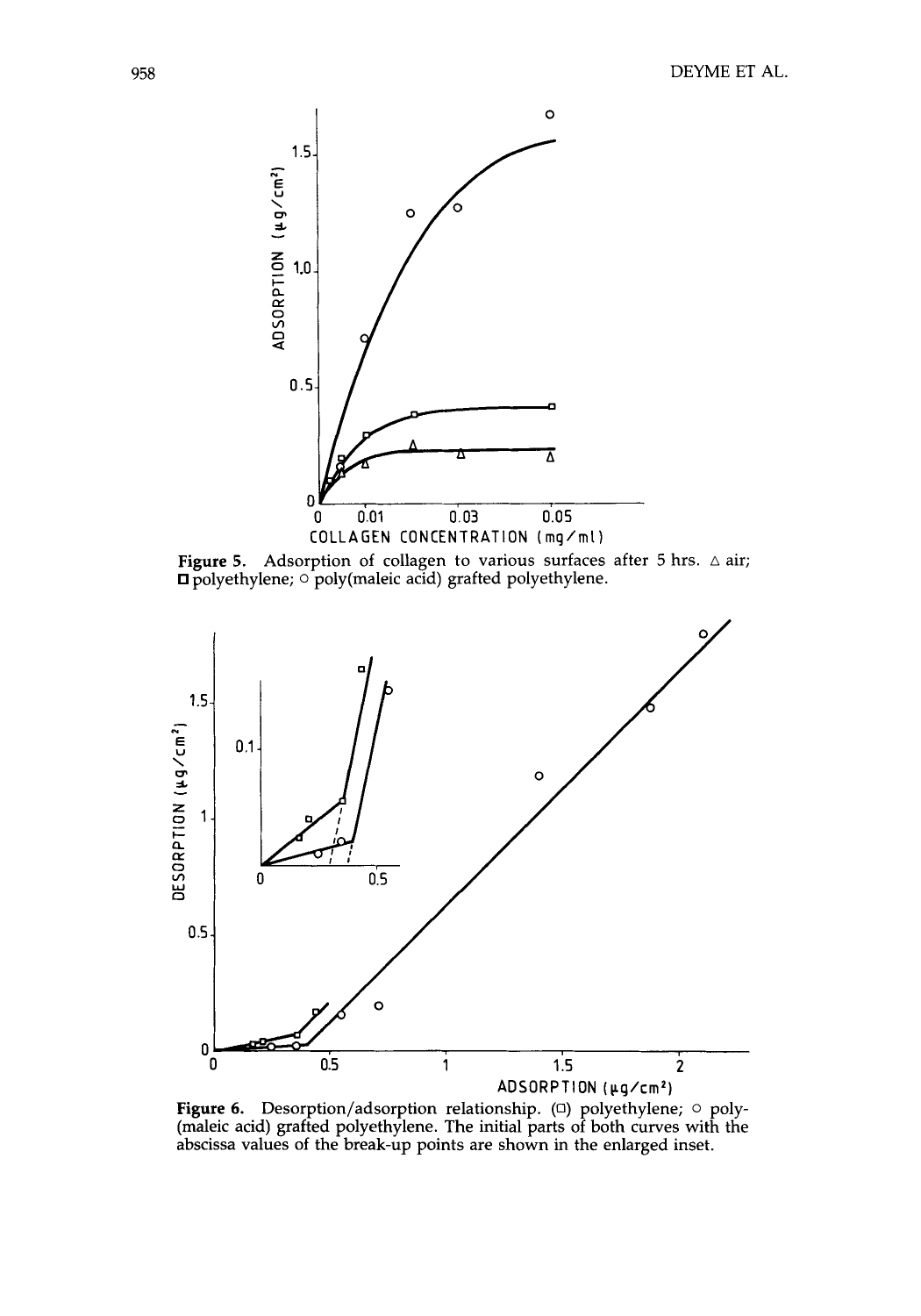The molecule can thus be regarded as a rigid rod, about *3000* A long and 15 A in diameter  $2$  If these molecules are lying flat in a "side-on" position then a close-packed layer will accomodate 2.10<sup>11</sup> molec/cm<sup>2</sup> or 0.1  $\mu$ g/cm<sup>2</sup>. In an "end-on" close-packed position  $5.10^{13}$  molecules will occupy 1 cm<sup>2</sup> which represents  $25 \mu g/cm^2$ .

The adsorbed quantities on all studied surfaces were much higher than the 0.1  $\mu$ g/cm<sup>2</sup> which would only correspond to a flattened monolayer described above. The possible configurations are therefore as follows: (1) "side-on" lying collagen molecules built up to multi-layers; **(2)** the collagen rods standing perpendicularly to the surface in an array like brush bristles ("end-on" position); *(3)* the collagen molecules inclining towards the adsorbing surface in all orientations comprised between  $0^{\circ}$  and  $90^{\circ}$ .

Desorption experiments performed on polymer surfaces (Figure 6) permit an insight into the structure of the adsorbed molecules. These experiments reveal that all collagen which adsorbs in addition to the irreversibly adsorbed layers (0.3 and 0.37  $\mu$ g/cm<sup>2</sup>, the maximum values on the polyethylene and the grafted polyethylene, respectively) can be entirely desorbed when the collagen containing solutions are replaced by the buffer solution. **As** the irreversibly adsorbed quantities are higher than the values of the "side-on" monolayer coverage (0.1  $\mu$ g/cm<sup>2</sup>), the possibility of a "side-on" multilayer formation has to be ruled out, since then it could not explain why the detachment of adsorbed collagen molecules suddenly ends, leaving *3* or 4 monolayers at the surfaces. The second and the third hypotheses have one common point: the "end-on" position of the irreversibly adsorbed collagen molecules implies their attachment to the surface by one of their ends. In this case the amount of collagen molecules which can be accommodated in a close packed structure is equal to 25  $\mu$ g/cm<sup>2</sup> which is about 70 times higher than the quantity obtained experimentally. This would mean that the adsorbed molecules are separated one from another and that much free space is left between them. If the adsorbed molecules were attached to the surface in a tilted "end-on" position (third hypothesis), the new collagen molecules arriving to the surface would find their place at the surfaces reduced and would rather tend to adsorb upon the sides of the already attached molecules. Such adsorption would favor a much easier desorption of collagen molecules which is experimentally observed. It seems therefore most probable that the irreversibly adsorbed collagen molecules are attached to the surfaces in a tilted "end-on" position. Such a tilted tree-like structure was imagined by other authors<sup>19,20</sup> who measured only the irreversibly adsorbed amounts using<sup>125</sup>I collagen, and was later confirmed by Silberberg and Klein,<sup>21</sup> using force-distance measurements.

The most realistic picture of the adsorption process that one may assume would be the model in which the loosely bound collagen molecules continue to adsorb onto the irreversibly adsorbed layer. The build-up of loosely bound collagen molecules is especially significant at higher protein concentrations in solution. The existence of a loosely bound fraction of adsorbed proteins is quoted in the literature,<sup>17,18</sup> and was recently evidenced for mucin adsorption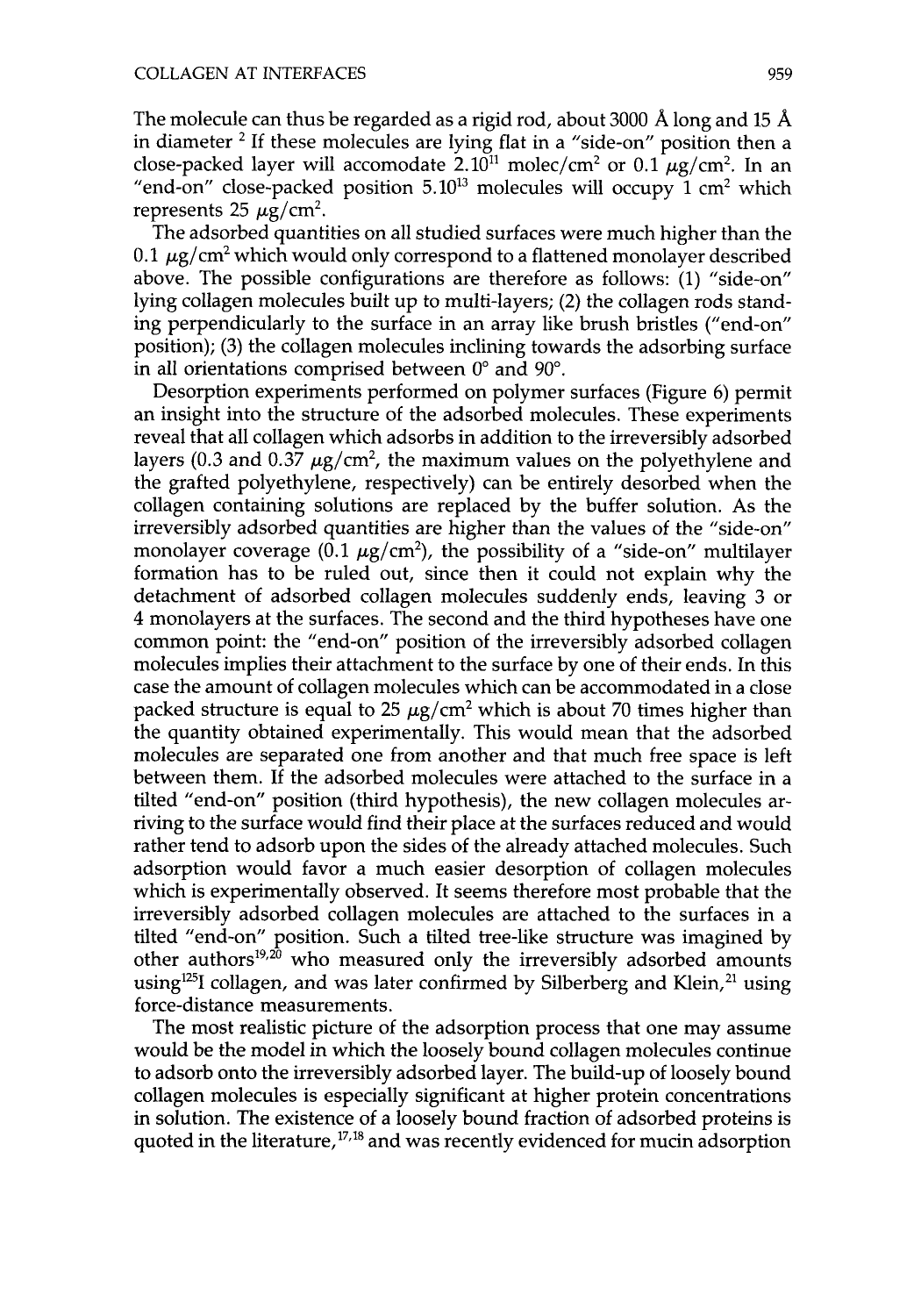at different surfaces, with the help of the same experimental technique as used in this study. $11,16$ 

The slopes of the lower parts of the desorption-adsorption curves (Figure 6), equaling 0.2 and 0.05 for polyethylene and grafted polyethylene, indicate that the collagen interactions with the grafted surface are much stronger. Not only are these interactions stronger, but also the build-up of the loosely bound fraction is enhanced by the chemical modification of the polyethylene surface (Figure 5) through grafting.

In our previous studies of protein adsorption on the surface oxidized polyethylene, $^{11,22,23}$  it was demonstrated that functional groups, when created at the surface of a hydrophobic polymer and when oriented upright to the polymer plane, enhance protein adsorption. The same phenomenon is observed for the polyethylene grafted with poly(ma1eic acid) by the procedure of the free radical polymerization as used in this study. In our earlier studies on wettability and calcium adsorption studies of the maleic acid grafted polyethylene films we have shown that the grafted carboxylic groups are mainly distributed at the surface of the polyethylene.<sup>14,15</sup> This is confirmed here by the increased adsorption of collagen molecules. **A** similar increase of adsorbed protein on modified silicone surfaces was reported by Holly and Owens.<sup>24</sup> The hydrophilicity increase in this case was provided by the introduction of hydroxyl-groups along the siloxane polymer chains.

To analyze the kinetics of collagen adsorption at the studied interfaces we have used two models proposed by Bornzin and Miller<sup>25</sup> for either reversible or irreversible protein adsorption. **As** the experimental results of adsorption during the first 45 minutes corresponded only to the irreversible protein adsorption hypothesis the diffusion coefficient of collagen adsorption at the studied surface was calculated from the equation:

$$
A = 2 \ c(D/\pi)^{1/2} (t)^{1/2}
$$

where  $A$  is the protein surface concentration,  $c$  is the protein concentration in solution, D the diffusion coefficient, and *t* the adsorption time.

For a given protein concentration, the slope of the curve  $A$  vs.t<sup>1/2</sup> is used to determine the diffusion coefficient D.

Figure 7 shows that the collagen diffusion coefficient is concentration dependent and that for all studied surfaces the numerical values are almost the same. They vary between  $0.3 \times 10^{-8}$  and  $12.0 \times 10^{-8}$  cm<sup>2</sup>.sec<sup>-1</sup> within the studied concentration range. These values are in good agreement with the value found by Penners et al.<sup>20</sup> for irreversibly adsorbed collagen on glass surfaces  $(0.6 \times 10^{-8} \text{ cm}^2 \text{ sec}^{-1}).$ 

Obrink<sup>26</sup> measured collagen diffusion coefficients by a light scattering method within the concentration range of 0.8-3.2 mg/mL (20"C, phosphate buffer  $pH = 7.5$ , ionic strength 0.15 M). His extrapolation of the diffusion coefficient curve to zero collagen concentration yielded the value of  $7.8 \times 10^{-8}$  cm<sup>2</sup>.sec<sup>-1</sup> which was considered as the intrinsic collagen diffusion coefficient value. Our results obtained within the collagen concentration range of  $0.005 - 0.05$  mg/mL( Figure 7) correspond with this extrapolated part of Obrink's curve. It can also be noted from our results that decreasing collagen concentration brings about a rapid rise of the *D* values.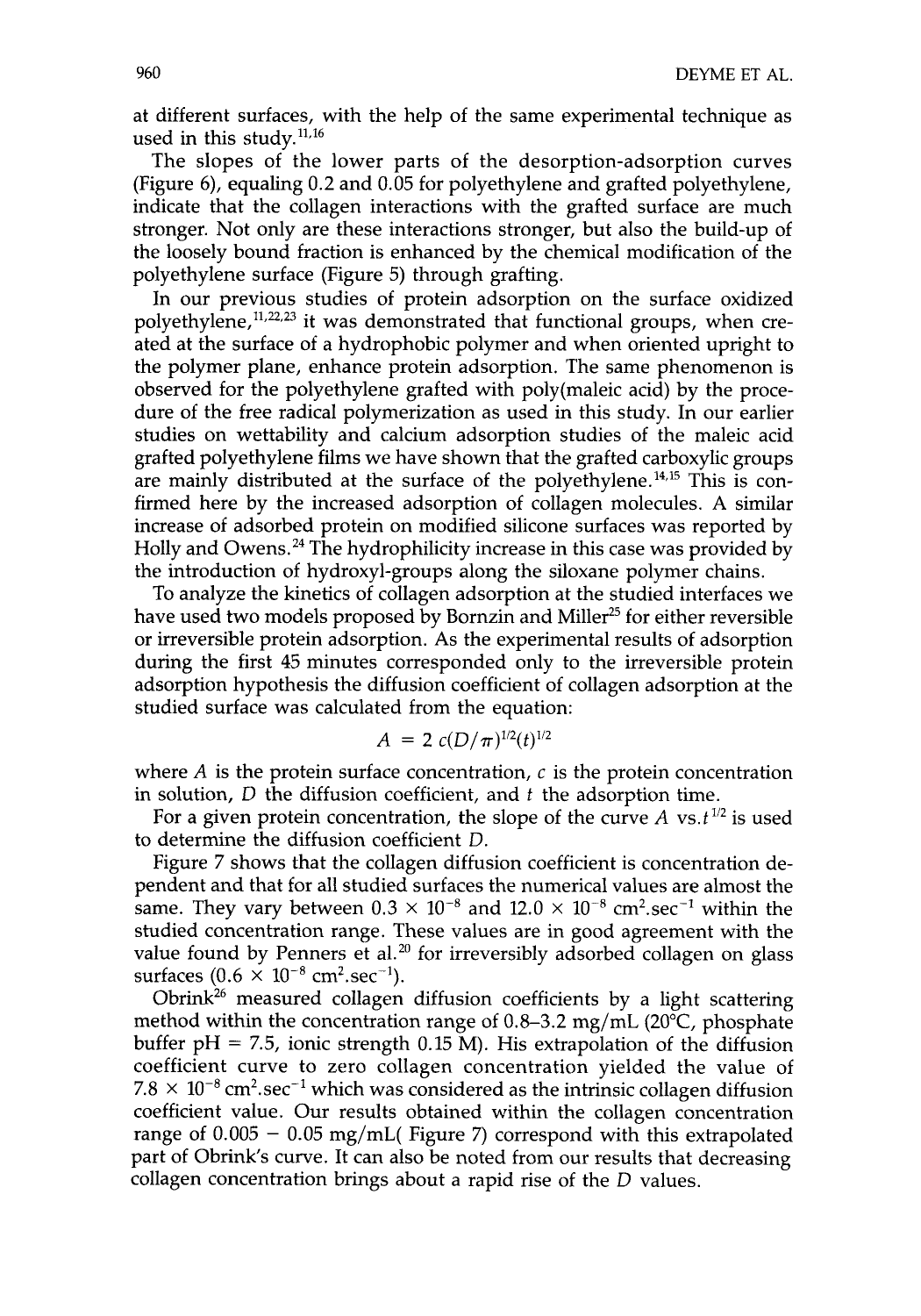

**Figure 7.**  Concentration dependence of diffusion coefficient of collagen. A air; *0* polyethylene; *0* poly(ma1eic acid) grafted polyethylene.

Two additional observations can be made in connection with the data represented in Figure 7. First, the adsorption of collagen from the buffer solution on the different studied surfaces followed the mechanism of diffusion-controlled adsorption in the absence of any electrostatic or steric barrier that might have hindered the process after the first protein molecules were adsorbed. Second, the concentration dependence of the diffusion coefficient can be attributed to the aggregation of collagen molecules in solution. **A** similar shape of the concentration dependence curve of the diffusion coefficient was found by us for adsorption of mucin on mica surfaces.<sup>16</sup>

### **References**

- **1.**  G. N. Ramachandran and A. H. Reddi, *Biochemistry* of *Collagen,* Plenum Press, New York, 1976.
- **2.**  R. Trelstad, "Le collaghne", *La Recherche, 12,* 312-321 (1981).
- **3.**  S. Shoshan and J. Gross, "Biosynthesis and metabolism of collagen and its role in tissue repair processes," *Israel,* J. *Med. Sci.,* 10,537-560 (1974).
- **4.**  R.F. Oliver, **R.A.** Grant, R. W. *Cox,* M. J. Hulme, and A. Mudie, "Histological studies of subcutaneous and intraperitoneal implants of trypsin-prepared dermal collagen in the rat," *1. Clin. Orthop. Rel. Res.,*  115, 291-302 (1976).
- R. F. Oliver, H. Barker, **A.** Cooke, and R. A. Grant, "Dermal collagen implants," *Biomaterials,* **3,** 38-40 (1982). *5.*
- P. G. Shakespeare and R. W. Griffiths, "Dermal collagen implants in men," *Lancet,* 1, 795-796 (1980). **6.**
- **A.** F. von Recum and J. B. Park, "Permanent percutaneous devices," CRS *Critical Reviews in Bioengineering, 5,* 37-77 (1981). **7.**